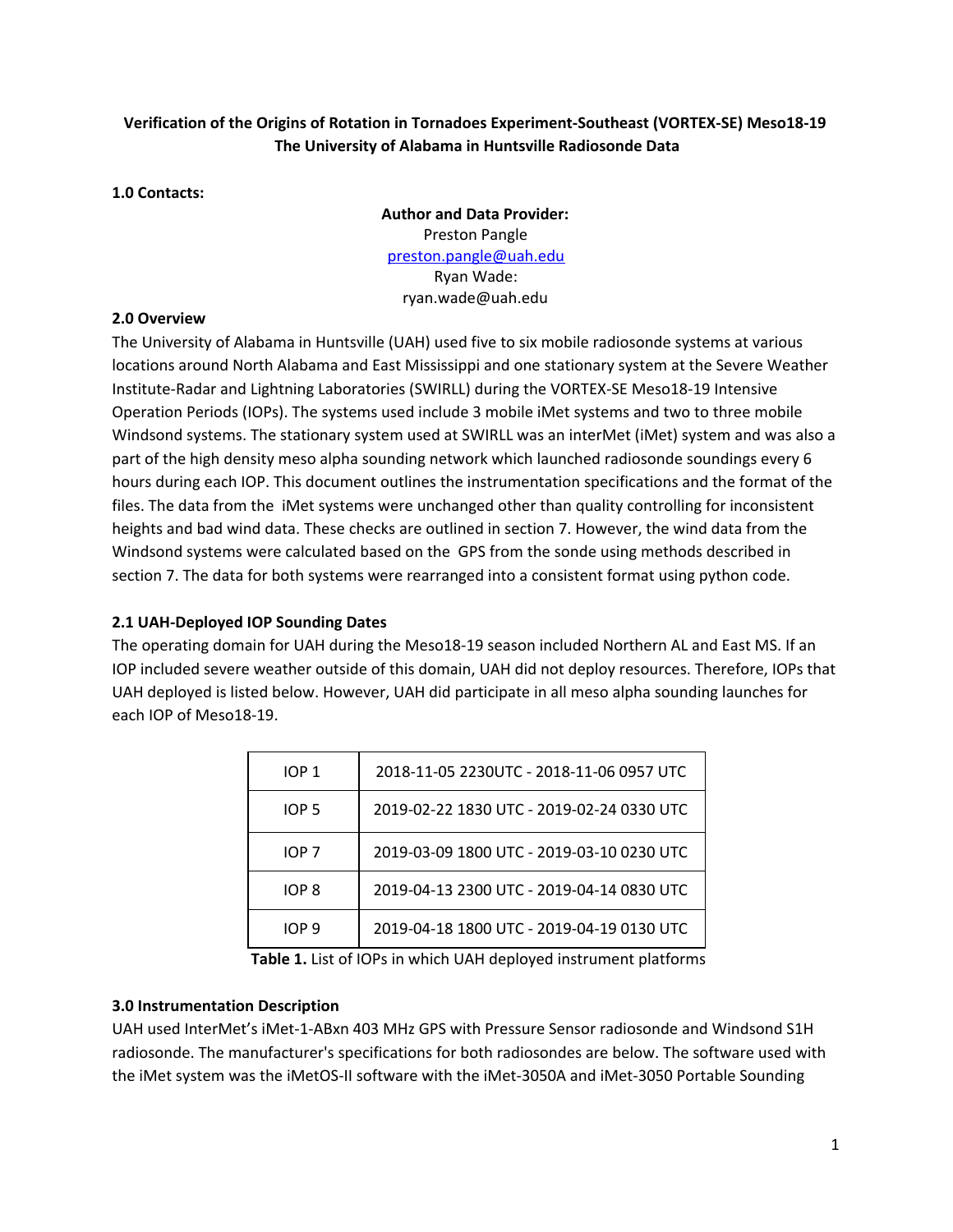system. The software used with the Windsond was the WS-250 for Windows software with the RR1-250 and RR2 Radio Receivers. The specifications are available via the links:

**iMet: [http://www.intermetsystems.com/ee/pdf/202060\\_iMet-1-ABxn\\_Data\\_161006.pdf](http://www.intermetsystems.com/ee/pdf/202060_iMet-1-ABxn_Data_161006.pdf) Windsond: [http://windsond.com/windsond\\_catalog\\_Feb2019.pdf](http://windsond.com/windsond_catalog_Feb2019.pdf)**

| <b>Temperature Resolution</b> | <0.01 Deg         |
|-------------------------------|-------------------|
| <b>Temperature Accuracy</b>   | 0.2 Deg C         |
| <b>Humidity Resolution</b>    | <0.1% RH          |
| <b>Humidity Accuracy</b>      | 5% RH             |
| <b>Pressure Resolution</b>    | $<0.01$ hPa       |
| <b>Pressure Accuracy</b>      | $0.5$ hPa         |
| <b>Wind Accuracy</b>          | $1.0 \text{ m/s}$ |
| <b>GPS Position Accuracy</b>  | 10 <sub>m</sub>   |
| Altitude Accuracy             | 15 <sub>m</sub>   |
|                               |                   |

### **iMet-1-ABxn Sonde Specifications**

#### **Windsond S1H Sonde Specifications**

| <b>Temperature Resolution</b> | 0.01 Deg            |
|-------------------------------|---------------------|
| <b>Temperature Accuracy</b>   | 0.3 Deg C           |
| <b>Humidity Resolution</b>    | <0.01% RH           |
| <b>Humidity Accuracy</b>      | <b>2% RH</b>        |
| <b>Pressure Resolution</b>    | <0.02 hPa           |
| Pressure Accuracy             | 1 <sub>hPa</sub>    |
| <b>Wind Accuracy</b>          | $0.1 \, \text{m/s}$ |
| <b>GPS Position Accuracy</b>  | $0.1$ Deg           |

#### **4.0 Filename and Headers**

The filename format is as follows:

#### *upperair.UAH\_Sonde.YYYYMMDDHHMM.City\_State.txt*

where upperair indicates the type of platform, UAH indicates the institution ID, Sonde is the type of data, YYYY is the year, MM is the month, DD is the day, HH is the hour, and MM is the minute of the launch, City\_State is the city and state of the launch site.

The header information provided contains several characteristics about the sounding. The headers are the first three lines of the file and are as follows:

Line 1: Data Type

Line: Release date, time, and location. The date and time are in UTC time.

Line 3: Variables and units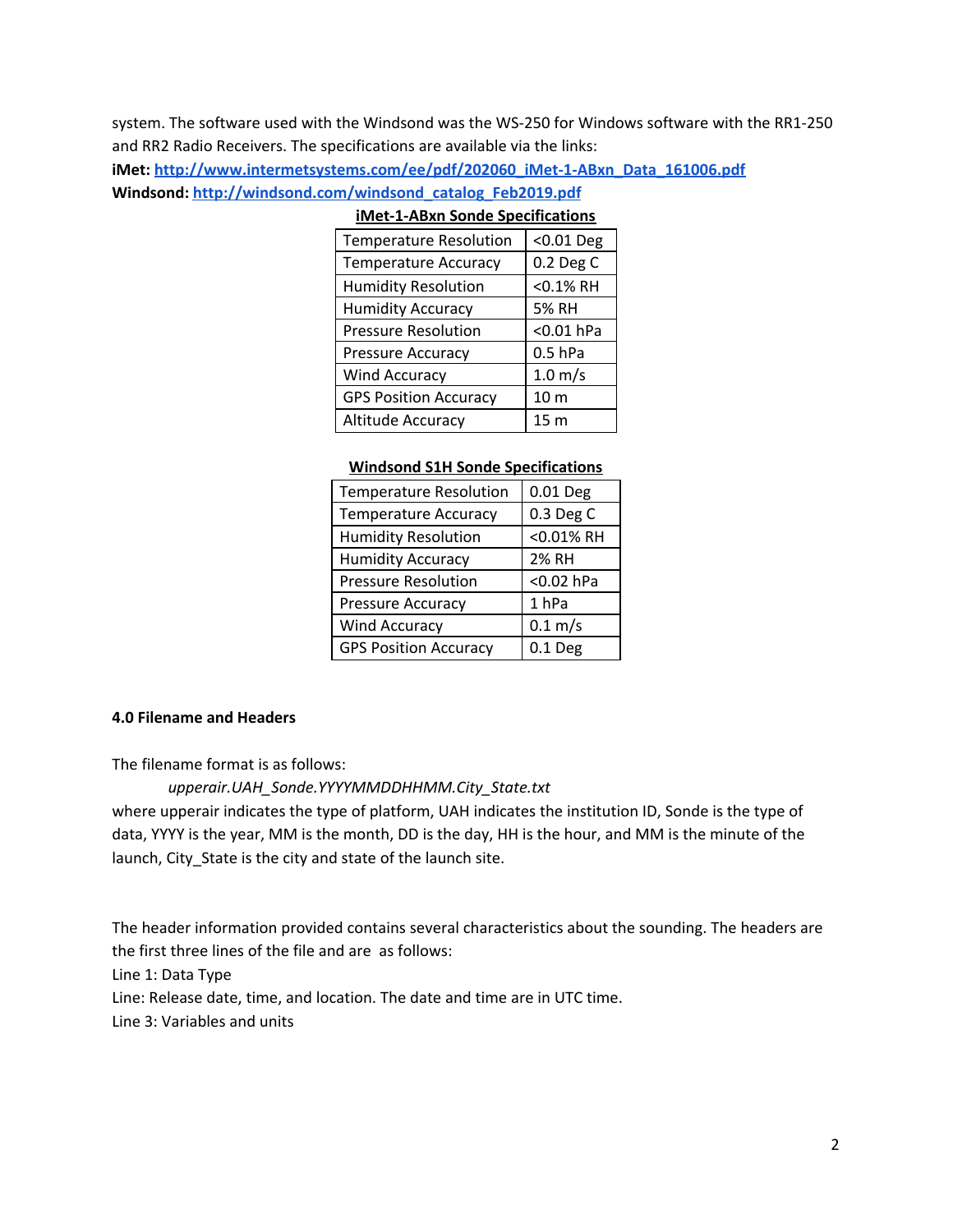### **5.0 Data**

The data is provided as a .txt file and is comma separated. The data contains balloon position (latitude and longitude), UTC time, height, pressure, temperature, relative humidity, dew point temperature, wind speed, and wind direction every 5 seconds as the balloon ascends. The contents are as follows:

| <b>Field</b>   | Parameter                | <b>Units</b>         | <b>Missing Value</b> |
|----------------|--------------------------|----------------------|----------------------|
| 1              | Latitude                 | Degrees              | $-9999.0$            |
| $\overline{2}$ | Longitude                | Degrees              | $-9999.0$            |
| 3              | Time                     | UTC Time             | $-9999.0$            |
| 4              | Height                   | Meters (MSL or AGL)* | $-9999.0$            |
| 5              | Pressure                 | mb                   | $-9999.0$            |
| 6              | Temperature              | Celsius              | $-9999.0$            |
| 7              | <b>Relative Humidity</b> | Percent              | $-9999.0$            |
| 8              | Dew Point                | Celsius              | $-9999.0$            |
| 9              | Wind Speed*              | Knots                | $-9999.0$            |
| 10             | Wind Direction*          | Degrees              | $-9999.0$            |

\*Wind data headers may say Calculated due to Windsond quality controlled outlined in section 7. Windsond and iMet log height differently.

The proper height scale will be noted in file headers

Each data file is one individual sounding launched.

#### **6.0 Sample Data**

This is a sample of the UAH radiosonde data (Note - The variables and units line will be one line in file):

# UAH Radiosonde Data # 2018-03-19, 1500 UTC, Falkville, AL, 189 m latitude (deg), longitude (deg),UTC (HH:MM:SS),height (m MSL),pressure(mb),temp (deg C),RH (%),dewpoint (deg C),Calculated wind speed (kts),Calculated wind direction (deg) 34.36696, -86.88823, 15:1:11, 213.0, 983.7, 16.36, 81.95, 13.32, 5.1, 124 34.367, -86.8883, 15:1:14, 231.0, 981.64, 15.92, 82.25, 12.95, 11.5, 124 34.36709, -86.88846, 15:1:17, 247.0, 979.8, 15.6, 83.2, 12.81, 7.1, 155 34.36718, -86.88851, 15:1:20, 261.0, 978.14, 15.38, 84.2, 12.77, 5.0, 106 34.3672, -86.88859, 15:1:23, 272.0, 976.86, 15.24, 85.2, 12.81, 6.5, 152

#### **7.0 Data Quality Control**

The data from the iMet systems were automatically quality controlled by the iMet software. The data was then run through computer code that checked for inconsistent heights or wind data and then